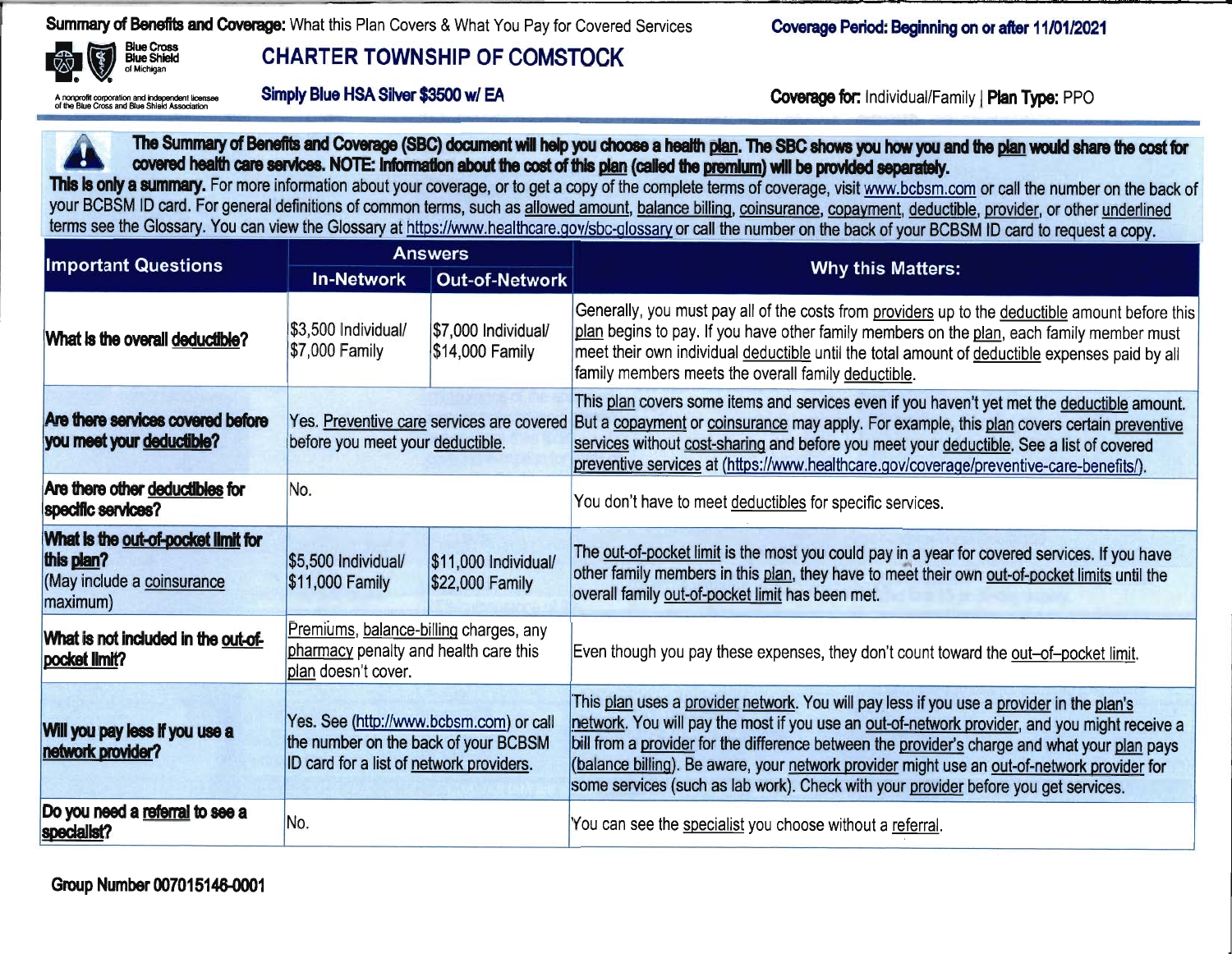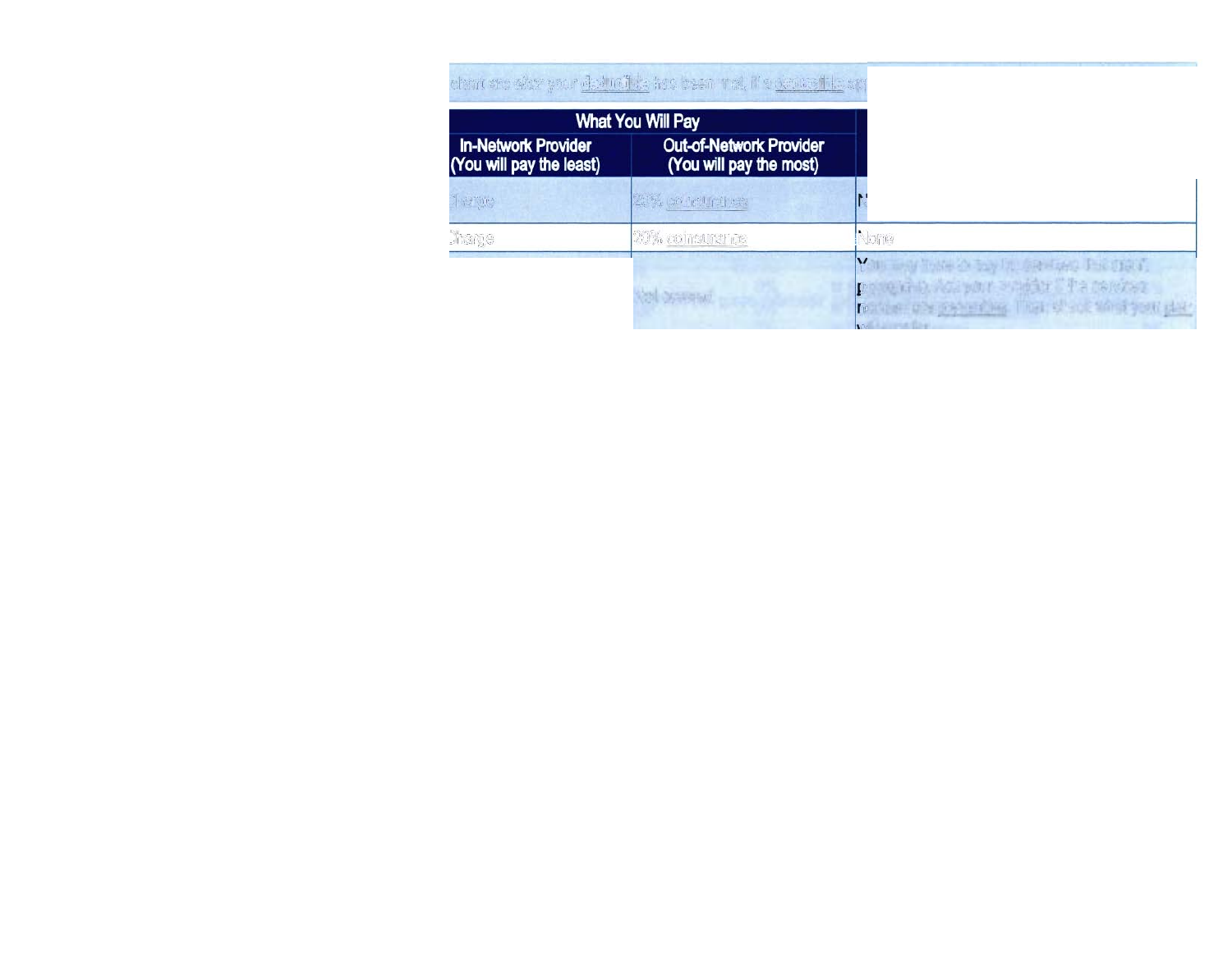|                                                                                                                                                                      |                                                        |                                                                                                                                                                                                                                                                                                                                                      | <b>What You Will Pay</b>                                                                          |                                                                                                                                                                    |  |
|----------------------------------------------------------------------------------------------------------------------------------------------------------------------|--------------------------------------------------------|------------------------------------------------------------------------------------------------------------------------------------------------------------------------------------------------------------------------------------------------------------------------------------------------------------------------------------------------------|---------------------------------------------------------------------------------------------------|--------------------------------------------------------------------------------------------------------------------------------------------------------------------|--|
| <b>Common Medical Event</b>                                                                                                                                          | <b>Services You May Need</b>                           | <b>In-Network Provider</b><br>(You will pay the least)                                                                                                                                                                                                                                                                                               | <b>Out-of-Network Provider</b><br>(You will pay the most)                                         | Limitations, Exceptions, & Other Important<br>Information                                                                                                          |  |
|                                                                                                                                                                      | Generic drugs                                          | \$20 copay/prescription for<br>retail 30-day supply; \$50<br>copay/prescription for retail or<br>mail order 90-day supply                                                                                                                                                                                                                            | In-Network copay plus an<br>additional 20% coinsurance of<br>the approved amount for the<br>drug  |                                                                                                                                                                    |  |
|                                                                                                                                                                      | Preferred brand-name<br>drugs                          | \$60 copay/prescription for<br>retail 30-day supply; \$170<br>copay/prescription for retail or<br>mail order 90-day supply                                                                                                                                                                                                                           | In-Network copay plus an<br>additional 20% coinsurance of<br>the approved amount for the<br>drug  |                                                                                                                                                                    |  |
| If you need drugs to treat your<br><b>Illness or condition</b><br>More information about<br>prescription drug coverage is<br>available at<br>www.bcbsm.com/druglists | Nonpreferred brand-name<br>drugs                       | \$80 copay/prescription or 50%<br>coinsurance of the approved<br>amount (whichever is greater),<br>but no more than \$100 for<br>retail 30-day supply; \$230<br>copay/prescription or 50%<br>coinsurance of the approved<br>amount (whichever is greater),<br>but no more than \$290<br>copay/prescription for retail or<br>mail order 90-day supply | In-Network copay plus an<br>additional 20% coinsurance of<br>the approved amount for the<br>drug  | Preauthorization, step therapy and quantity limits<br>may apply to select drugs. Preventive drugs<br>covered in full. 90-day supply not covered out of<br>network. |  |
|                                                                                                                                                                      | Generic and preferred<br>brand-name specialty<br>drugs | 20% coinsurance of the<br>approved amount, but no more<br>than \$200 copay/prescription<br>for retail or mail order 30-day<br>supply                                                                                                                                                                                                                 | In-Network copay plus an<br>additional 20% coinsurance of<br>the approved amount for the<br>drug. | Preauthorization is required. Specialty drugs<br>limited to a 15 or 30-day supply.                                                                                 |  |
|                                                                                                                                                                      | Nonpreferred brand-name<br>specialty drugs             | 25% coinsurance of the<br>approved amount, but no more<br>than \$300 copay/prescription<br>for retail or mail order 30-day<br>supply                                                                                                                                                                                                                 | In-Network copay plus an<br>additional 20% coinsurance of<br>the approved amount for the<br>drug  |                                                                                                                                                                    |  |
| If you have outpatient surgery                                                                                                                                       | Facility fee (e.g.,<br>ambulatory surgery<br>center)   | No Charge                                                                                                                                                                                                                                                                                                                                            | 20% coinsurance                                                                                   | None                                                                                                                                                               |  |
|                                                                                                                                                                      | Physician/surgeon fees                                 | No Charge                                                                                                                                                                                                                                                                                                                                            | 20% coinsurance                                                                                   | None                                                                                                                                                               |  |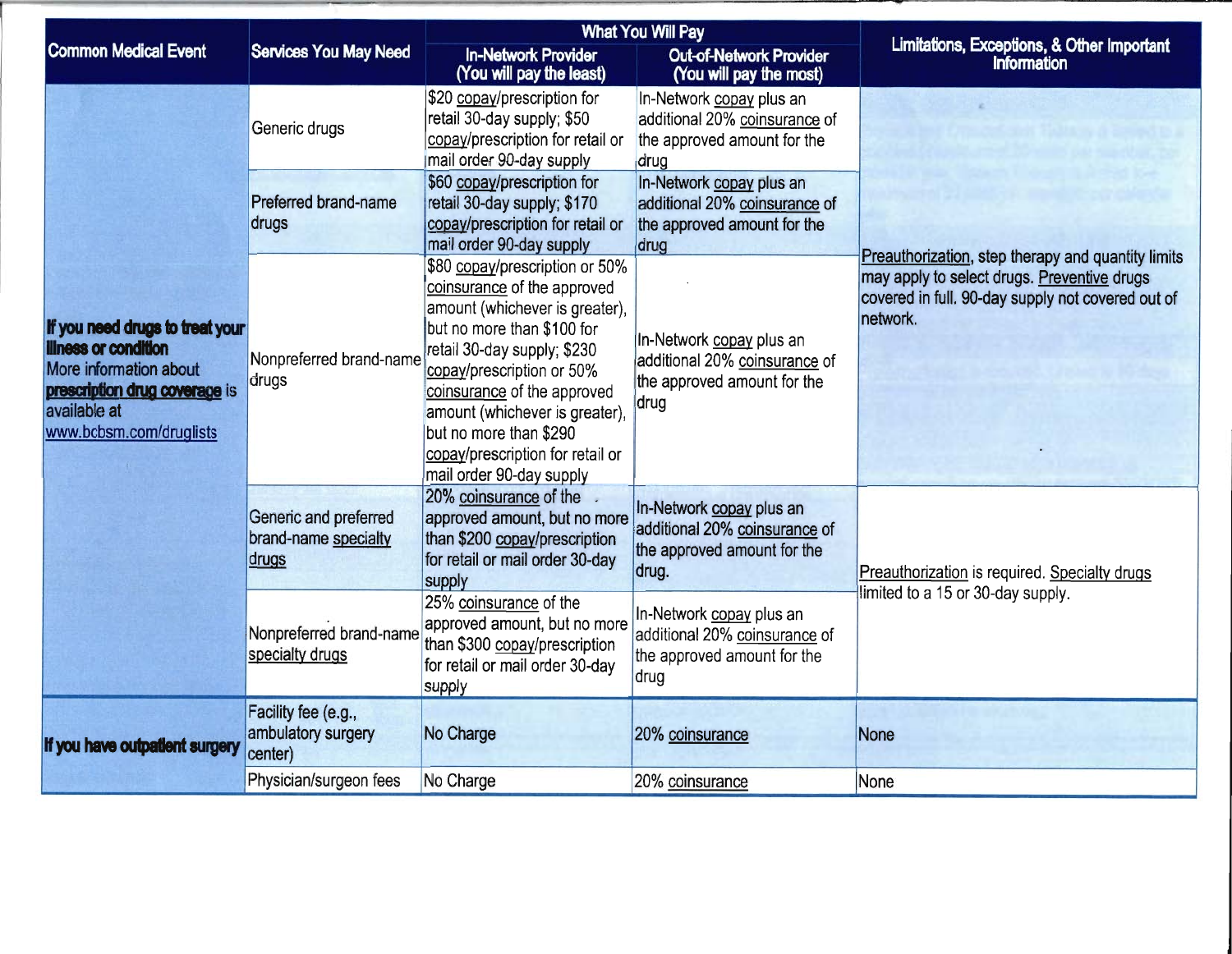|                                                              |                                                    |                                                                           | <b>What You Will Pay</b>                                                      | Limitations, Exceptions, & Other Important<br><b>Information</b>                                                                                                                                                            |  |
|--------------------------------------------------------------|----------------------------------------------------|---------------------------------------------------------------------------|-------------------------------------------------------------------------------|-----------------------------------------------------------------------------------------------------------------------------------------------------------------------------------------------------------------------------|--|
| <b>Common Medical Event</b>                                  | <b>Services You May Need</b>                       | <b>In-Network Provider</b><br>(You will pay the least)                    | <b>Out-of-Network Provider</b><br>(You will pay the most)                     |                                                                                                                                                                                                                             |  |
|                                                              | <b>Emergency room care</b>                         | No Charge                                                                 | No Charge                                                                     | <b>None</b>                                                                                                                                                                                                                 |  |
| If you need immediate<br>medical attention                   | <b>Emergency medical</b><br>transportation         | No Charge                                                                 | No Charge                                                                     | Mileage limits apply                                                                                                                                                                                                        |  |
|                                                              | <b>Urgent care</b>                                 | No Charge                                                                 | 20% coinsurance                                                               | None                                                                                                                                                                                                                        |  |
| If you have a hospital stay                                  | Facility fee (e.g., hospital<br>No Charge<br>room) |                                                                           | 20% coinsurance                                                               | Preauthorization is required                                                                                                                                                                                                |  |
|                                                              | Physician/surgeon fee                              | No Charge                                                                 | 20% coinsurance                                                               | 50% coinsurance after deductible for bariatric<br>surgery                                                                                                                                                                   |  |
| If you need behavioral health<br>services (mental health and | <b>Outpatient services</b>                         | No Charge                                                                 | No Charge for mental health;<br>20% coinsurance for substance<br>use disorder | None                                                                                                                                                                                                                        |  |
| substance use disorder)                                      | Inpatient services                                 | No Charge                                                                 | 20% coinsurance                                                               | Preauthorization is required.                                                                                                                                                                                               |  |
|                                                              | Office visits                                      | Prenatal: No Charge;<br>deductible does not apply<br>Postnatal: No Charge | Prenatal: 20% coinsurance<br>Postnatal: 20% coinsurance                       | Maternity care may include tests and services<br>described elsewhere in the SBC (i.e. ultrasound)<br>and depending on the type of services cost share<br>may apply. Cost sharing does not apply for<br>preventive services. |  |
| If you are pregnant                                          | Childbirth/delivery<br>professional services       | No Charge                                                                 | 20% coinsurance                                                               | <b>None</b>                                                                                                                                                                                                                 |  |
|                                                              | Childbirth/delivery facility<br>services           | No Charge                                                                 | 20% coinsurance                                                               | None                                                                                                                                                                                                                        |  |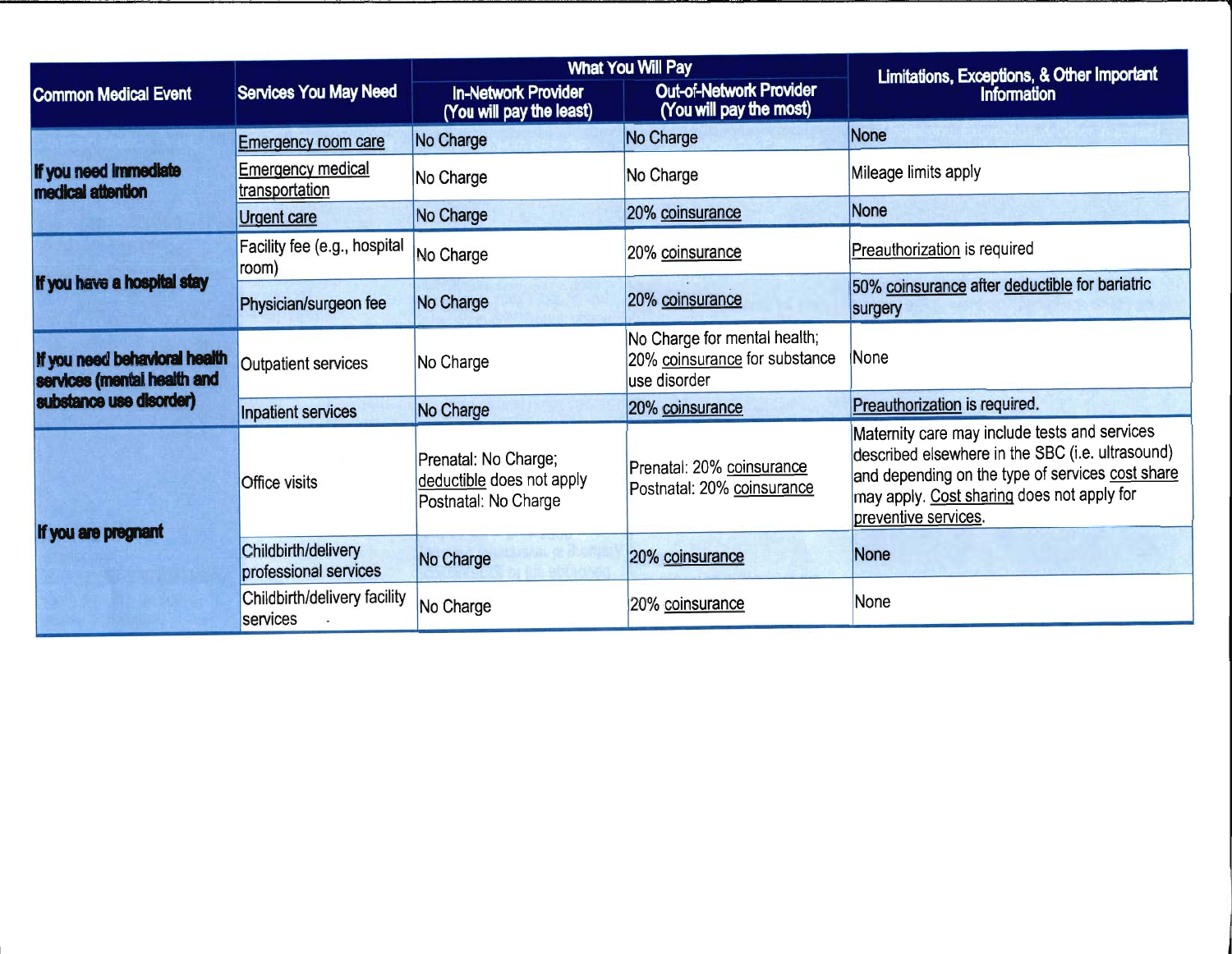|                                                                                                                                           |                                                                |                                                                                                                    | <b>What You Will Pay</b>                                                                                                  |                                                                                                                                                                                                                                                                                                                 |  |
|-------------------------------------------------------------------------------------------------------------------------------------------|----------------------------------------------------------------|--------------------------------------------------------------------------------------------------------------------|---------------------------------------------------------------------------------------------------------------------------|-----------------------------------------------------------------------------------------------------------------------------------------------------------------------------------------------------------------------------------------------------------------------------------------------------------------|--|
| <b>Common Medical Event</b>                                                                                                               | <b>Services You May Need</b>                                   | <b>In-Network Provider</b><br>(You will pay the least)                                                             | <b>Out-of-Network Provider</b><br>(You will pay the most)                                                                 | Limitations, Exceptions, & Other Important<br><b>Information</b>                                                                                                                                                                                                                                                |  |
|                                                                                                                                           | Home health care                                               | No Charge                                                                                                          | No Charge                                                                                                                 | Preauthorization is required.                                                                                                                                                                                                                                                                                   |  |
|                                                                                                                                           | <b>Rehabilitation services</b>                                 | No Charge                                                                                                          | 20% coinsurance                                                                                                           | Physical and Occupational Therapy is limited to a<br>combined maximum of 30 visits per member, per<br>calendar year; Speech Therapy is limited to a<br>maximum of 30 visits per member, per calendar<br>year.                                                                                                   |  |
| If you need help recovering or<br>have other special health<br><b>needs</b>                                                               | <b>Habilitation services</b>                                   | No Charge for Applied<br><b>Behavioral Analysis; No</b><br>Charge for Physical, Speech<br>and Occupational Therapy | No Charge for Applied<br>Behavioral Analysis; 20%<br>coinsurance for Physical, Speech<br>and Occupational Therapy         | Applied behavioral analysis (ABA) treatment for<br>Autism - when rendered by an approved board-<br>certified behavioral analyst - is covered through<br>age 18, subject to preauthorization. 30 visits/year,<br>Includes physical therapy and occupational<br>therapy. 30 visits/year, Includes speech therapy. |  |
|                                                                                                                                           | Skilled nursing care                                           | No Charge                                                                                                          | No Charge                                                                                                                 | Preauthorization is required. Limited to 90 days<br>per member per calendar year                                                                                                                                                                                                                                |  |
|                                                                                                                                           | <b>Durable medical</b><br>No Charge<br>equipment               |                                                                                                                    | 20% coinsurance                                                                                                           | Excludes bath, exercise and deluxe equipment<br>and comfort and convenience items. Prescription<br>required.                                                                                                                                                                                                    |  |
|                                                                                                                                           | Hospice services                                               | No Charge                                                                                                          | No Charge                                                                                                                 | Preauthorization is required. Visit limits apply.                                                                                                                                                                                                                                                               |  |
| If your child needs dental or<br>eye care<br>For more information on<br>pediatric vision or dental,<br>contact your plan<br>administrator | No Charge; deductible does<br>Children's eye exam<br>not apply |                                                                                                                    | You are responsible for the<br>difference between the BCBSM<br>approved amount and the<br>amount charged by the provider. | Limited to once in a calendar year for members up<br>to the age of 19                                                                                                                                                                                                                                           |  |
|                                                                                                                                           | Children's glasses                                             | No Charge; deductible does<br>not apply                                                                            | You are responsible for the<br>difference between the BCBSM<br>approved amount and the<br>amount charged by the provider. | Frames (chosen from a select collection) and<br>lenses are covered once in a calendar year for<br>members up to the age of 19                                                                                                                                                                                   |  |
|                                                                                                                                           | Children's dental check-<br><b>up</b>                          | Not covered                                                                                                        | Not covered                                                                                                               | None                                                                                                                                                                                                                                                                                                            |  |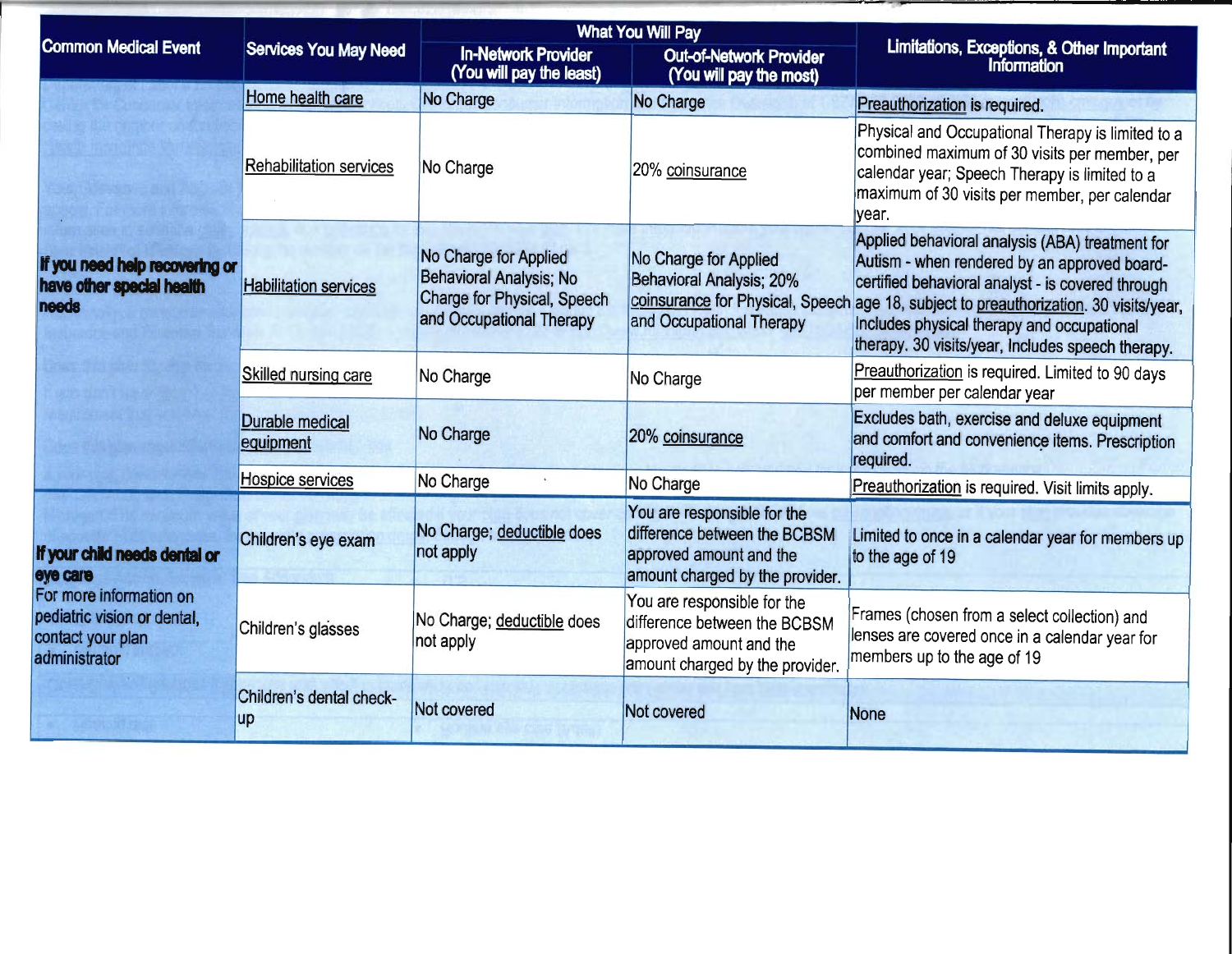| <b>Excluded Services &amp; Other Covered Services:</b> |                              | Services Your Plan Generally Does NOT Cover (Check your policy or plan document for more Information and a list of any other excluded services.) |                      |
|--------------------------------------------------------|------------------------------|--------------------------------------------------------------------------------------------------------------------------------------------------|----------------------|
| Acupuncture treatment                                  | $\bullet$                    | Infertility treatment                                                                                                                            | Routine foot care    |
| Cosmetic surgery                                       | ۰                            | Long-term care                                                                                                                                   | Weight loss programs |
| Dental care (Adult)                                    | ۰                            | Private duty nursing                                                                                                                             |                      |
| Hearing aids                                           | $\bullet$                    | Routine eye care (Adult)                                                                                                                         |                      |
|                                                        |                              | Other Covered Services (Limitations may apply to these services. This isn't a complete list. Please see your plan document.)                     |                      |
| <b>Bariatric surgery</b>                               | $\bullet$                    | Coverage provided outside the United States.                                                                                                     |                      |
| Chiropractic care                                      | See http://provider.bcbs.com |                                                                                                                                                  |                      |
|                                                        |                              | Non-emergency care when traveling outside the<br>U.S.                                                                                            |                      |

 $\mathcal{L}(\mathcal{L}^{\mathcal{L}})$  and  $\mathcal{L}(\mathcal{L}^{\mathcal{L}})$  and  $\mathcal{L}(\mathcal{L}^{\mathcal{L}})$ 

 $\label{eq:2.1} \mathcal{L}(\mathcal{L}^{\mathcal{L}}_{\mathcal{L}}(\mathcal{L}^{\mathcal{L}}_{\mathcal{L}})) = \mathcal{L}(\mathcal{L}^{\mathcal{L}}_{\mathcal{L}}(\mathcal{L}^{\mathcal{L}}_{\mathcal{L}})) = \mathcal{L}(\mathcal{L}^{\mathcal{L}}_{\mathcal{L}}(\mathcal{L}^{\mathcal{L}}_{\mathcal{L}}))$ 

 $\mathcal{L}^{\text{max}}_{\text{max}}$  , where  $\mathcal{L}^{\text{max}}_{\text{max}}$